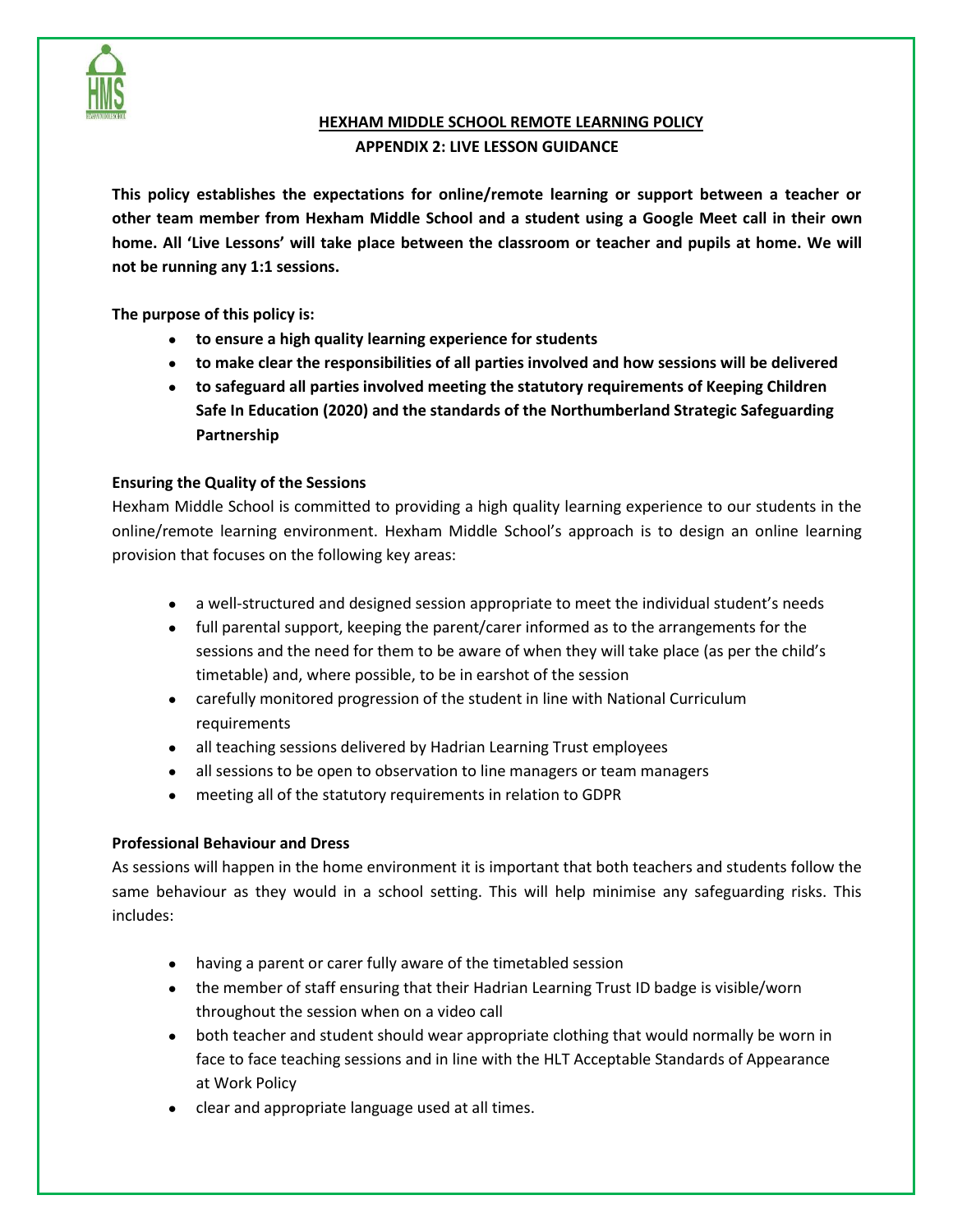- asking the teacher before leaving the session (e.g. to go to the toilet or get refreshments)
- not taking phone calls, messaging others, or using devices that are not requested by the teacher for learning
- not having other browsers or apps open during the online session to reduce the risk of inappropriate content being displayed

### **Location of Online Sessions**

The location in which both the student and teacher take part in the online session should be in an appropriate room, which means it **must not be the pupil's bedroom,** and with a parent or carer within earshot during the session. This will ensure the student can raise any concerns, whether practical or related to safeguarding.

Whilst space in houses may be limited, and may be shared with others, the member of staff will work with the parent or carer to make sure that whatever space is available to use is neutral, safe, and conducive to learning, doesn't reveal any personal information, and doesn't present a safeguarding risk.

In order to prevent inappropriate content being shown to others via the webcam, the background shown should ideally be neutral, and not create a risk of offensive or age-inappropriate content being displayed. For example there should not be a TV or screen switched on, or posters that may cause offence.

All staff have received training to be able to lead by example, and are aware of:

- the need to ensure the visible background in their online teaching is professional and neutral (e.g. the student cannot see personal items, laundry drying, or anything that may distract students)
- the need to ensure teaching time is set aside solely for the interaction with the student, either on line, through the Hexham Middle learning environment or on the telephone
- the need to ensure their teaching space does not reveal any details about their personal life
- the need to check in with the student at the start of the session to ensure that they feel comfortable in the environment and to remind them that if they are not comfortable at any time the session can be stopped

### **Parental Involvement and Expectations**

All parents/carers will be provided with a guidance document (Hexham Middle School Google Meet Parent/Carer Guide) and will be asked to sign and return an acceptable use agreement before any Hexham Middle teaching is initiated.

Having the support of a parent/ carer in setting up the session is often needed, and being within earshot of the session is important for safety as well as for practical help.

The level of involvement of the adult during the session will depend on the age of the student. Younger children may need the person in the room to help keep them focused and safe, particularly if it is a new activity.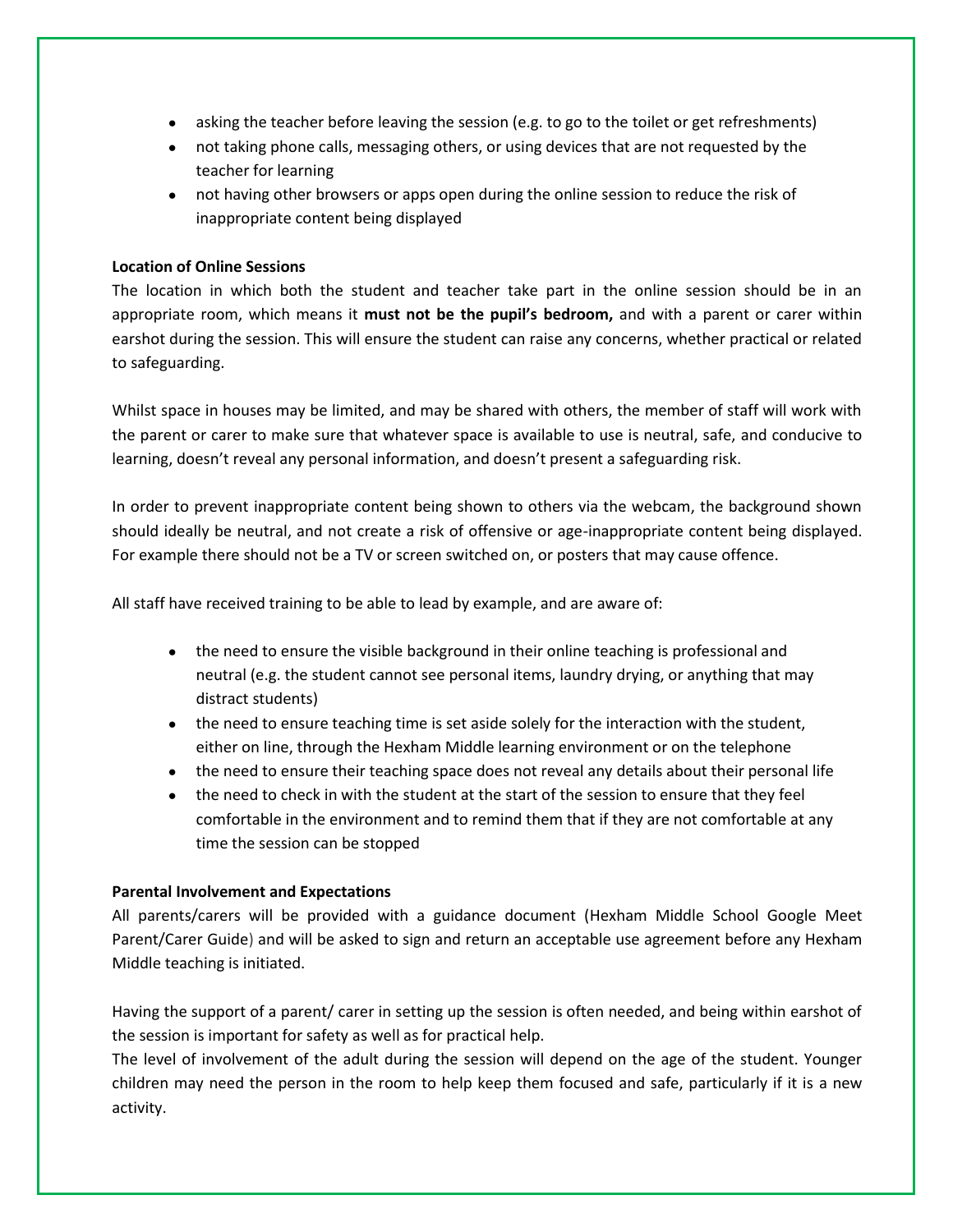Older students may find too much parental involvement distracting or cause shyness and staff will liaise with parents regularly to discuss any barriers to learning.

The key expectation for Hexham Middle learning is that parents/carers are

- where possible, within earshot of the student at all times
- aware of all timetabled sessions before they take place

### **Digital Platform**

The **only** platform approved by Northumberland County Council for remote learning is Google Meet. No other digital platform will be used.

### **Screen Sharing and File Sharing**

Google Meet allows you to share your screen or present other relevant teaching resources. Teachers need to make sure they do not inadvertently display:

- personal information e.g having a social media website open, which may reveal personal information
- inappropriate content e.g photos, text, apps or websites that may display content unsuitable for children
- other tabs from their Google drive e.g. calendar, mailbox
- ●

For this reason, teachers should have a "clean" screen and desktop, and turn off any apps that may interrupt the session (such as alarms, alerts, or incoming calls).

### **Taking Screenshots and Recording Video of Sessions**

Teachers **will not** make any video recordings or screenshots of sessions. Students will also be instructed not to do this, and this is noted in the guidance for parents/carers.

# **Reporting of Concerns by a Child**

Students will be told that if they have any concerns before, during, or after a session they should ask the parent/carer for help. This could include for example:

- technical issues with the computer or internet connection
- practical issues, such as arranging the appropriate space to work
- allowing additional time to set up the technology
- other issues, such as not being comfortable with what is happening in a session

The parent/carer should be aware that the reporting of any concerns should be:

- initially with the teacher delivering the session. The teachers have a written procedure for recording any concerns and this is monitored by the Designated Safeguarding Lead (Mrs H Curry) in line with school's Child Protection Policy
- if any parent/care or student is not satisfied with the initial response then it should be escalated to the relevant person (Mrs H Curry)